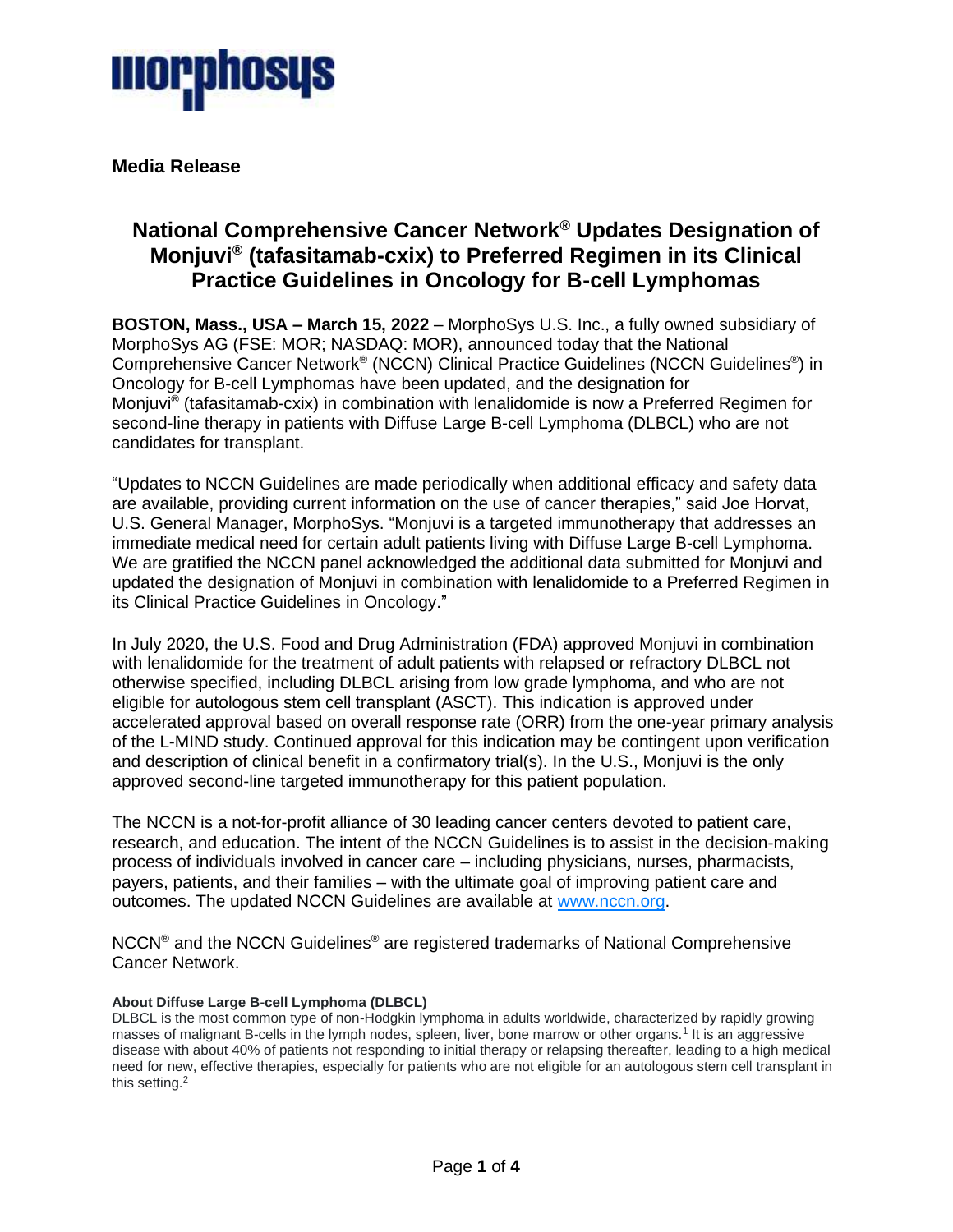### **About Monjuvi (tafasitamab-cxix)**

Tafasitamab is a humanized Fc-modified cytolytic CD19 targeted immunotherapy. In 2010, MorphoSys licensed exclusive worldwide rights to develop and commercialize tafasitamab from Xencor, Inc. Tafasitamab incorporates an XmAb® engineered Fc domain, which mediates B-cell lysis through apoptosis and immune effector mechanism including Antibody-Dependent Cell-Mediated Cytotoxicity (ADCC) and Antibody-Dependent Cellular Phagocytosis (ADCP).

In the United States, Monjuvi (tafasitamab-cxix) is approved by the U.S. Food and Drug Administration in combination with lenalidomide for the treatment of adult patients with relapsed or refractory DLBCL not otherwise specified, including DLBCL arising from low-grade lymphoma, and who are not eligible for autologous stem cell transplant (ASCT). This indication is approved under accelerated approval based on overall response rate. Continued approval for this indication may be contingent upon verification and description of clinical benefit in a confirmatory trial(s).

In Europe, Minjuvi® (tafasitamab) received conditional marketing authorization in combination with lenalidomide, followed by Minjuvi monotherapy, for the treatment of adult patients with relapsed or refractory diffuse large B-cell lymphoma (DLBCL) who are not eligible for autologous stem cell transplant (ASCT).

Tafasitamab is being clinically investigated as a therapeutic option in B-cell malignancies in several ongoing combination trials.

Monjuvi and Minjuvi are registered trademarks of MorphoSys AG. Tafasitamab is co-marketed by Incyte and MorphoSys under the brand name Monjuvi in the U.S., and marketed by Incyte under the brand name Minjuvi in the EU.

XmAb® is a registered trademark of Xencor, Inc.

### **Important Safety Information**

## **What are the possible side effects of MONJUVI?**

MONJUVI may cause serious side effects, including:

- Infusion reactions. Your healthcare provider will monitor you for infusion reactions during your infusion of MONJUVI. Tell your healthcare provider right away if you get fever, chills, rash, flushing, headache, or shortness of breath during an infusion of MONJUVI.
- Low blood cell counts (platelets, red blood cells, and white blood cells). Low blood cell counts are common with MONJUVI, but can also be serious or severe. Your healthcare provider will monitor your blood counts during treatment with MONJUVI. Tell your healthcare provider right away if you get a fever of 100.4ºF (38ºC) or above, or any bruising or bleeding.
- Infections. Serious infections, including infections that can cause death, have happened in people during treatments with MONJUVI and after the last dose. Tell your healthcare provider right away if you get a fever of 100.4ºF (38ºC) or above, or develop any signs and symptoms of an infection.

The most common side effects of MONJUVI include:

- Feeling tired or weak
- Diarrhea
- Cough
- **Fever**
- Swelling of lower legs or hands
- Respiratory tract infection
- Decreased appetite

These are not all the possible side effects of MONJUVI. Call your doctor for medical advice about side effects. You may report side effects to FDA at 1-800-FDA-1088.

### **Before you receive MONJUVI, tell your healthcare provider about all your medical conditions, including if you**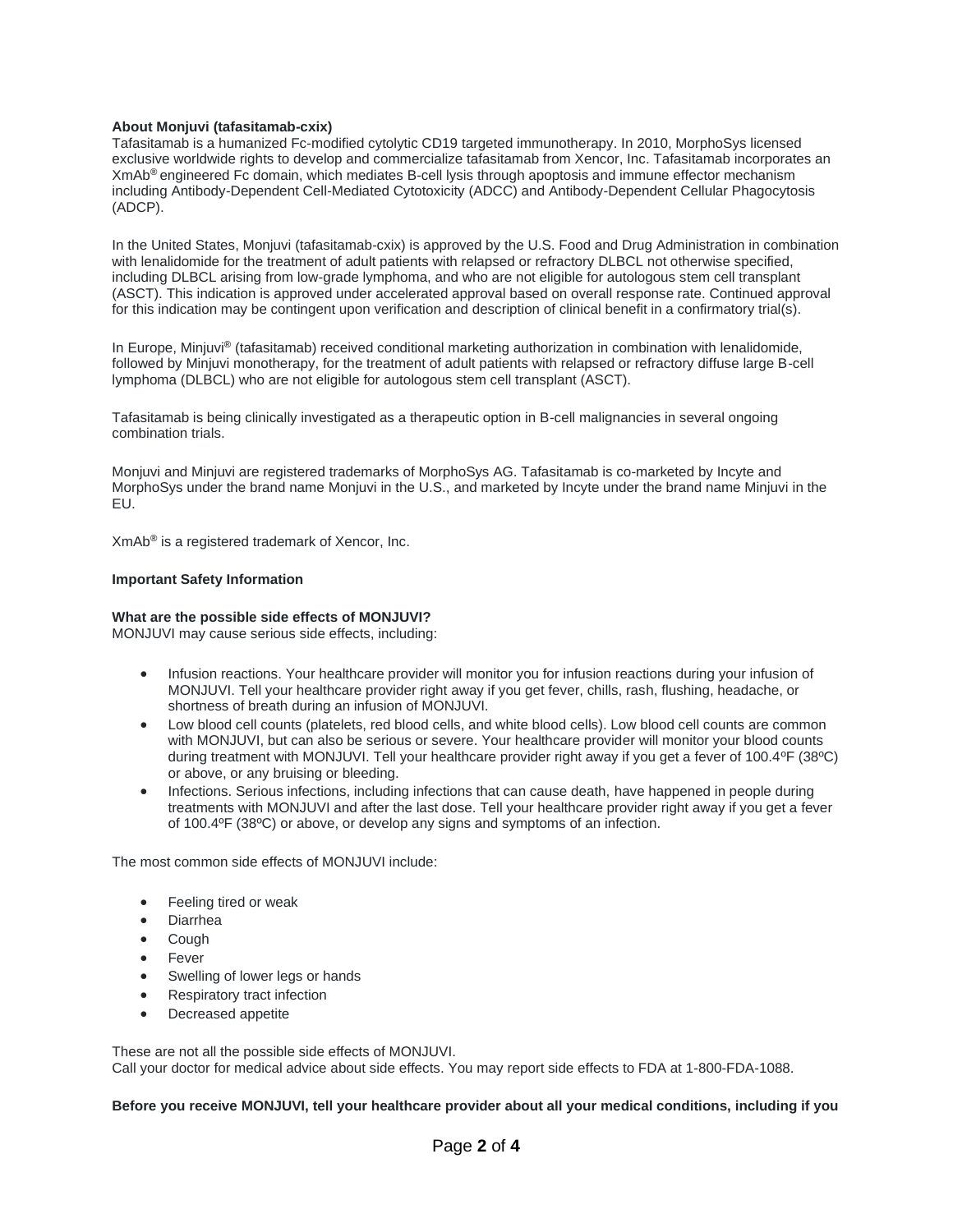- Have an active infection or have had one recently.
- Are pregnant or plan to become pregnant. MONJUVI may harm your unborn baby. You should not become pregnant during treatment with MONJUVI. Do not receive treatment with MONJUVI in combination with lenalidomide if you are pregnant because lenalidomide can cause birth defects and death of your unborn baby.
	- o You should use an effective method of birth control (contraception) during treatment and for at least 3 months after your final dose of MONJUVI.
	- $\circ$  Tell your healthcare provider right away if you become pregnant or think that you may be pregnant during treatment with MONJUVI.
- Are breastfeeding or plan to breastfeed. It is not known if MONJUVI passes into your breastmilk. Do not breastfeed during treatment for at least 3 months after your last dose of MONJUVI.

## **You should also read the lenalidomide Medication Guide for important information about pregnancy, contraception, and blood and sperm donation.**

**Tell your healthcare provider about all the medications you take,** including prescription and over-the-counter medicines, vitamins, and herbal supplements.

Please see the full [Prescribing Information](https://eqs-cockpit.com/cgi-bin/fncls.ssp?fn=redirect&url=c3b2bc73a54caf887d260dc76f6335ec&application_id=1256777&site_id=news_data&application_name=news) for Monjuvi, including Patient Information, for additional Important Safety Information.

## **About MorphoSys**

At MorphoSys, we are driven by our mission to give more life for people with cancer. As a global commercial-stage biopharmaceutical company, we use groundbreaking science and technologies to discover, develop, and deliver innovative cancer medicines to patients. MorphoSys is headquartered in Planegg, Germany, and has its U.S. operations anchored in Boston, Massachusetts. To learn more, visit us at [www.morphosys.com](http://www.morphosys.com/) and follow us on [Twitter](https://twitter.com/morphosys) and [LinkedIn.](https://www.linkedin.com/company/morphosys/)

### *MorphoSys Forward-looking Statements*

*This communication contains certain forward-looking statements concerning the MorphoSys group of companies,*  including the expectations regarding Monjuvi's ability to treat patients with relapsed or refractory diffuse large B-cell *lymphoma, the further clinical development of tafasitamab-cxix, including ongoing confirmatory trials, additional interactions with regulatory authorities and expectations regarding future regulatory filings and possible additional approvals for tafasitamab-cxix as well as the commercial performance of Monjuvi. The words "anticipate," "believe," "estimate," "expect," "intend," "may," "plan," "predict," "project," "would," "could," "potential," "possible," "hope" and similar expressions are intended to identify forward-looking statements, although not all forward-looking statements contain these identifying words. The forward-looking statements contained herein represent the judgment of MorphoSys as of the date of this release and involve known and unknown risks and uncertainties, which might cause the actual results, financial condition and liquidity, performance or achievements of MorphoSys, or industry results, to*  be materially different from any historic or future results, financial conditions and liquidity, performance or *achievements expressed or implied by such forward-looking statements. In addition, even if MorphoSys' results, performance, financial condition and liquidity, and the development of the industry in which it operates are consistent*  with such forward-looking statements, they may not be predictive of results or developments in future periods. Among *the factors that may result in differences are MorphoSys' expectations regarding risks and uncertainties related to the impact of the COVID-19 pandemic to MorphoSys' business, operations, strategy, goals and anticipated milestones, including its ongoing and planned research activities, ability to conduct ongoing and planned clinical trials, clinical supply of current or future drug candidates, commercial supply of current or future approved products, and launching, marketing and selling current or future approved products, the global collaboration and license agreement for tafasitamab, the further clinical development of tafasitamab, including ongoing confirmatory trials, and MorphoSys' ability to obtain and maintain requisite regulatory approvals and to enroll patients in its planned clinical trials, additional interactions with regulatory authorities and expectations regarding future regulatory filings and possible additional approvals for tafasitamab-cxix as well as the commercial performance of Monjuvi, MorphoSys' reliance on collaborations with third parties, estimating the commercial potential of its development programs and other risks indicated in the risk factors included in MorphoSys' Annual Report on Form 20-F and other filings with the U.S. Securities and Exchange Commission. Given these uncertainties, the reader is advised not to place any undue reliance on such forward-looking statements. These forward-looking statements speak only as of the date of publication of this document. MorphoSys expressly disclaims any obligation to update any such forward-looking statements in this document to reflect any change in its expectations with regard thereto or any change in events, conditions or circumstances on which any such statement is based or that may affect the likelihood that actual results will differ from those set forth in the forward-looking statements, unless specifically required by law or regulation.*